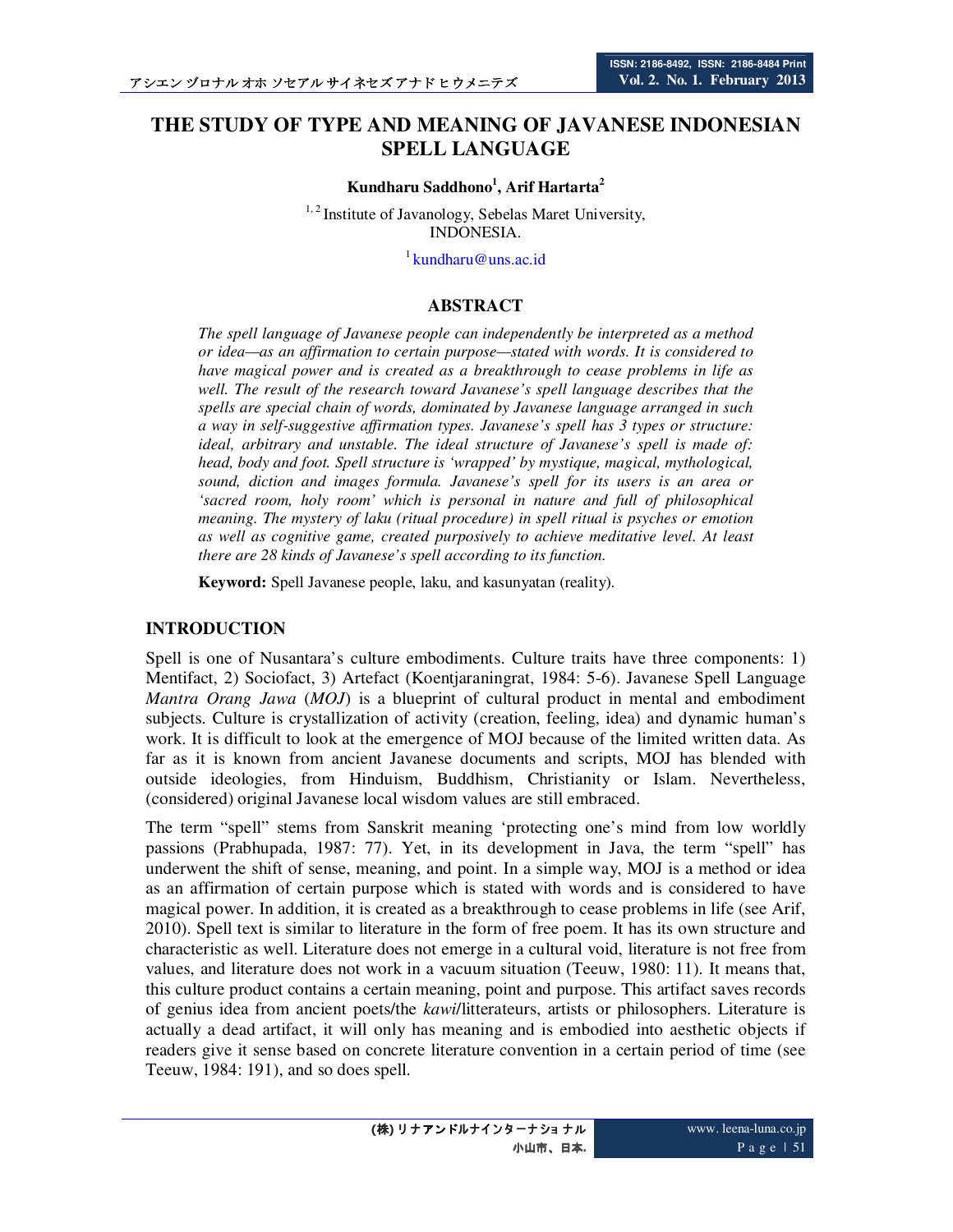Emoto (2006: 115-117) provides the fact of an occurrence, that is a chief monk Houki Kato spelled on Fujiwara dam water, which has been contaminated by industrial waste. After getting the spell force, the water in the dam turns to be clear and sterile as new. Japanese people call such force as *kotodama*, meaning "word spirit". Now, Masaru Emoto becomes a successful "healthy water" entrepreneur in Japan. In Indonesia, there are numerous companies which enfold spells in their slogans inducing society trust, so that they are aroused to build and join up to raise the company. Seeing the fact, the researcher is suspicious toward the "magic" spell role in the development of behavior, modern science and modern communication capitalism. Such fact is a datum that needs consideration. As far as the researcher's investigation, the things always forgotten by the researcher, critic, artist and litterateur, both of Indonesian and of especially Javanese literature, that words have power, they have spirit or expression. Existed and saved spells among Javanese society are necessary to be explored to reveal the types, contents, values or meanings, purposes, functions and mysteries inside them. Research toward study object like "spell" is accordingly to use combined approaches; they are western approach which tends to be mechanical, positivistic, pragmatic, materialistic, rationalistic, and eastern approach with organistical, spiritualistic and mystic tendencies.

The term "*mantra*" (spell) can be observed from etymology, meaning and pragmatic points of view. Related to the type, MOJ has 3 embodiments: (1) words are called *Japa*; *Mantra*; *Ajiaji*; *Rapal* (magic utterance), (2) writing, printed for instance on metal, paper, skin, bamboo, nail, flower is called *Rajah*, and (3) spell with its power set in certain objects called *Jimat*; they set it in agate stone, stick, *keris* (a sword-like Javanese weapon). Another fact is that the researcher finds the type of spell with song poetic meter, *macapat dhandanggula* (*Mantraweda* Ballad, *Purwa Sejati* Ballad) which are bind by the convention of *guru lagu* (vocal ends in each lines), *guru wilangan* (number of syllables in each line), *guru gatra* (number of lines in a verse). Javanese people who practice "spell" in this research's definition and scope do not highlight to certain concrete personal group (Magnis, 1984 in Jatman, 2000: 23). Javanese culture is heterogenic in nature and not monolithic. The scope of the study orientates toward two kinds of traditions which have appreciation and interpretation values to the society. Those two traditions are mystic and ethic tradition. The tradition of Javanese values appreciation, at least can be traced from pre-Islamic mentality appreciation and system or hegemony coping it. Magnis (2003: 3) said that in Java, nothing is really 'typically Javanese characteristic', everything has plural social way of life (compare to Mulder, 2005: 17). The statement above is supported by Ahimsa (2000: 425) that what we call Javanese culture is actually anthropologists' conception and it is not the concrete reality existed in society.

MOJ is still seen as something magical. In magical world, human makes point of departure to that highly powerful magic world. Therefore, as if in that magical practice, magic plays important role (Mulyono, 1983: 30). Furthermore, Peursen (in Mulyono, 1983: 30) said that magic can be compared to self-insurance for modern society. Magic has occultism nature, tends to rule something through power, intelligence and ability. In Wedhatama written by Prince Mangkunegara VII, that things is called as *ilmu karang*, magic here is a mysticism comes from spirit or ghost. Mulyono (1983: 30) stated that magical practitioner tries to resist and repel threatening danger with subdued natural force. They prefer to use spells or other means which are considered higher, for instance teacher, ancestor, God. This means that spell is one of the magic itself.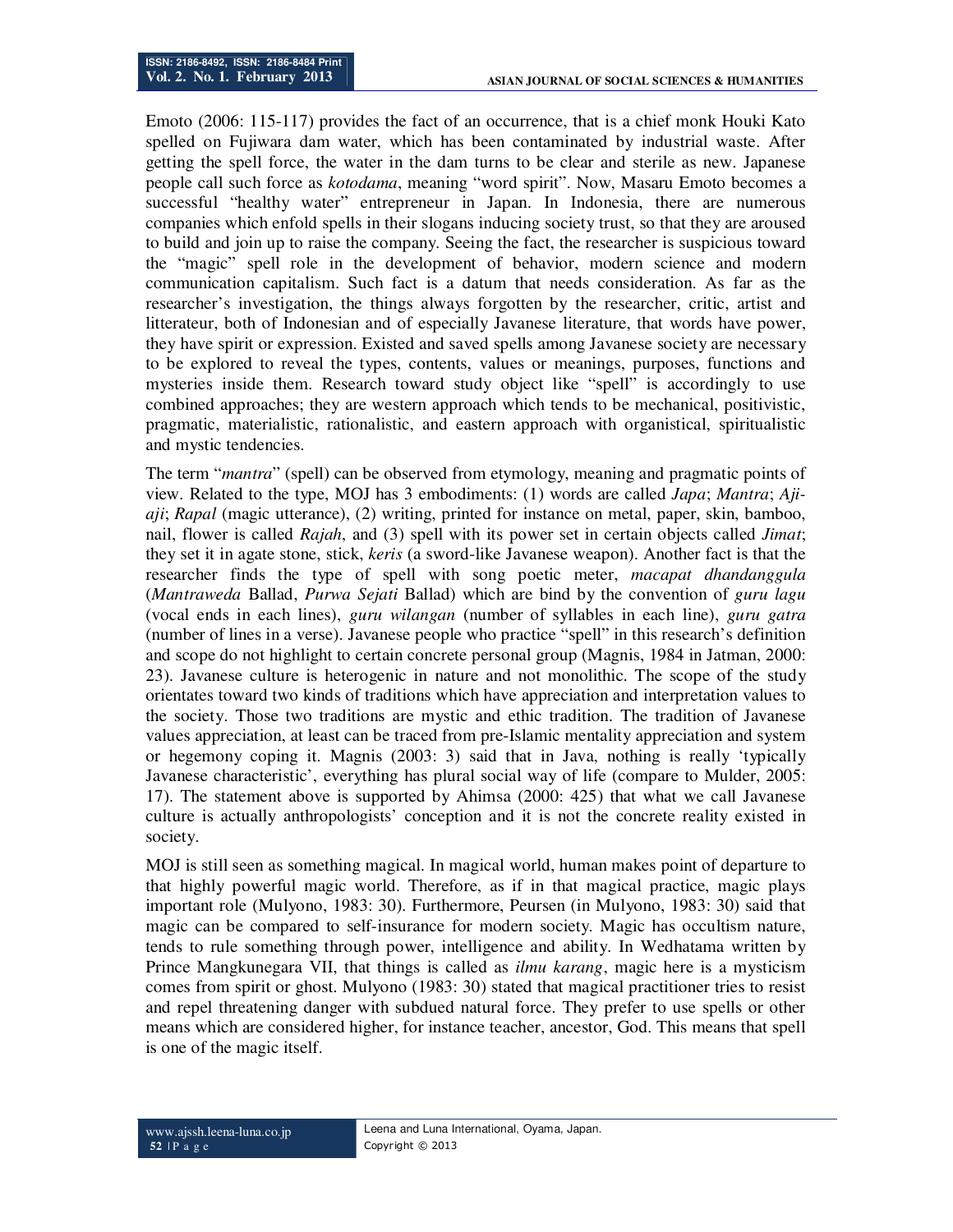## **RESEARCH METHOD**

The type of this research is descriptive qualitative, considering that the collected data are words, sentence or picture (*rajah*) which have meanings more than numbers or frequency. Research in this spell study does not only develop knowledge through speculative construction inside someone's mind—thought manipulation to shape a theory—like the one pioneered since Socrates up to Hegel, but also seize knowledge meaning through the presence of data inside mind consciousness.

The location of the research is in cultural area of Surakarta Ex-Residency (Boyolali, Sukoharjo, Wonogiri, Klaten, Sragen, and Karanganyar). The selection of these initial locations is regarded appropriate considering several things, among them are: 1) there are ancient cultural centers in these places; Karaton Kasunanan and Pura Mangkunegaran, 2) there are ritual ceremonies held in some parts of the area within nowadays, 3) Javanese language is used as daily communication language or mother tongue. The source of data in this research can be divided into primary and secondary data. The primary data are informants, people who really possess knowledge and ability in spell; they are *dhukun* (shaman), *kiai*, paranormal or traditional elders. The secondary source of data is books on spell widely spread as comparison (Sutopo, 2002).

Data collecting methods can be separated into two; interactive and non-interactive collecting methods (Goetz & Sompte, 1984 in Sutopo, 2002: 58). Both are explained into three techniques; (1) comprehensive interview, (2) observation, and (3) substance analysis. Data validation in this research employs source triangulation technique that is the source of data, either from informant source, data of events or documents (1987: 331 in Moleong, 1990: 178). Data analysis technique for this research is interactive analysis technique. Interactive analysis is an organizing process and data sequencing into a pattern, category and basic analysis unit so that the theme is found and we can formulate hypothesis as suggested by the data. Interactive analysis is established by the existence of three main components; data reduction, provided data, and verification or conclusion drawing (Sutopo, 2002: 96).

## **RESULT AND ANALYSIS**

## **MOJ Text Structure**

Substance in MOJ text, besides stating the meaning of practice which is the real indication of certain spell's function, is also containing of mythology history repetition. It means that MOJ text tries to bring back occurrences believed to existed in the past, about God's authority, messengers, king's and knight's supernatural powers. Followings are MOJ text:

MOJ text for *kanuragan* (mystical power to protect someone's body):

- i. Suksma Pawekas
- ii. *Sallalahu ngali wasalam*
- iii. *Mbok suksma pawekas*
- iv. *Sira metua lan jumbedula ana gawe*
- v. *Bantunen jabang bayiku supaya peng-pengan*
- vi. *Dibacok ora tedas*
- vii. *Ditembak ora tumama*
- viii. *Apa ciptaku bisowa kelakon*
- ix. *Entuk ijine guruku, suksmaku, rasa kang sejati*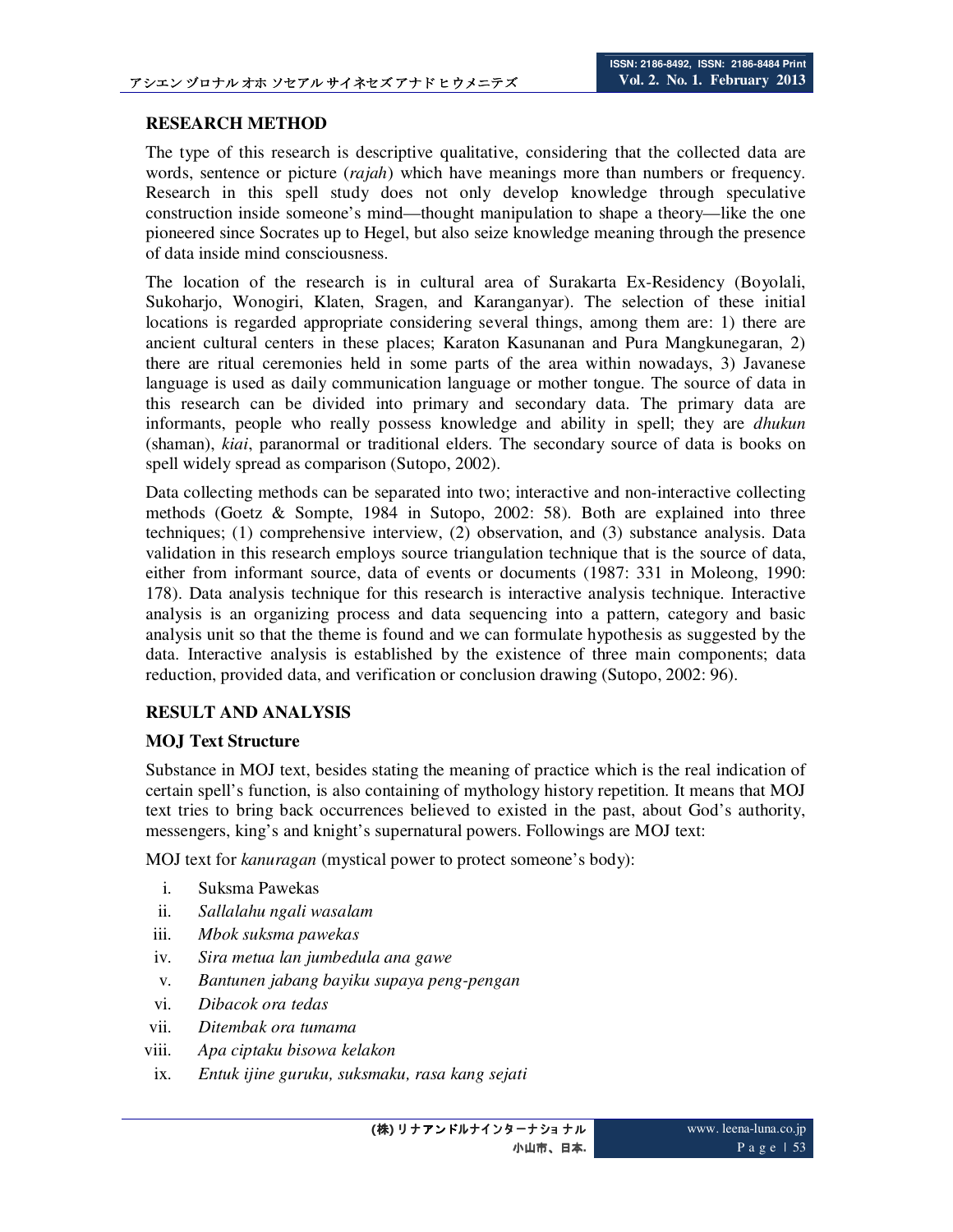Number (1) and (3) show the identity or name of spell, it is Mantra Sukma Pawekas (MSP). This spell name often means as the source of power in spell. The word *pawekas* is Javanese vocabulary. Explanation from spell informant, MSP is a spell to awaken a power inside spirit's heart. Before this power is raised, it is still asleep (see: *kundalini* and *atomism* in the next explanation). The meaning of *pawekas* is equal to the meaning of *pepunthon* that is 'the last/end, surrender/yield'. Yet after having advance research, this use of the word *pawekas* is a meaning deviation and meaning creation because of grammatical deviation as said by Riffatere. If the word *pawekas* has meaning as the informant said, the appropriate word to use is *kawekas*. The word *wekas* also mean 'delivering message'. For example in the dialogue: *nduk, dhawuhe simbah mengko wekasna bapakmu ya (Child, please deliver this message from grandfather to your dad)*. Spell informant said that MSP is used to awaken the sleeping force. As we pay attention, the meaning of 'awaken' is to send/to deliver message to the spirit's heart.

Number (2) is a greeting component which reads *salalahu ngali wassalam*. It means that MSP has acquired influence of touch from Islam, but it is seen that the influence has not been utmost that the utterance should be read *Sallalahu alaihi wassalam* (at least). This is misguiding yet prevalent matter in our society. This vanishing is only to simplify the pronouncing like addressing Kartasura with Tosura. Another word with grammatical deviation is syllable *Om* which is pronounced *Hong*, *awignam* pronounced *wigeno* or *wilaheng*, Sri pronounced *Seri*, *bismillah* pronounced *semilah*. Back to the previous spell, such type of Islamic influence was revealed by the employment of Arabic language by which common people is identified to Islam, a religion spread by Prophet Muhammad SAW. The greeting component inside spell body has relation to its closing component, like: *amin*, *la illaha ilallah*, and so on.

Number (3) is a motive component. Although there are no words or phrase mentioning 'motive', the phrase *mbok sukma pawekas* has indirectly pointed to the definition of motive, which has been an activity of calling, practicing or activating the force of *sukma pawekas* as stated in following spell:

*Sallalhu ngali wasalam Sun matak ajiku sib ala srewu Sekethi ana mburi, selaksa ana ngarsa* 

If we trace back thoroughly, even greetings has actually referred to someone's motive in practicing something, in this case is spell practicing. In many MOJ, motive component is shown by the phrase *matak ajiku* (to practice/activate my charm) *si bala srewu*. Comparing two *Kanuragan* spells and one philter spell has given firm explanation to reveal that motive component often shows the spell name or function, as well as mythology formula (for example: *balasrewu*) existed inside the spell text. The informants, as they pass on the mystical knowledge (Jav: *mejang ngilmu*), said that 'motive is the most important thing in learning or in other activities such as practicing spell, next the motive will awaken the hidden forces in the body to rise and work'.

Number (4) and (5) are imperative component. In this spell, the speller orders *Sukma Pawekas* to come out and do the duty, help trying to solve the problem faced by the speller, in order to make him invulnerable. The duty here can also mean the duty of the spell to finish its function. Thus, it is clear that choosing a spell to certain purpose is very vital. To get X purpose, someone needs X spell, too.

Number (6) and (7) is suggestion component. The spells above give mental suggestion power to the speller in order to raise confidence. Suggestion power given by the spell to the speller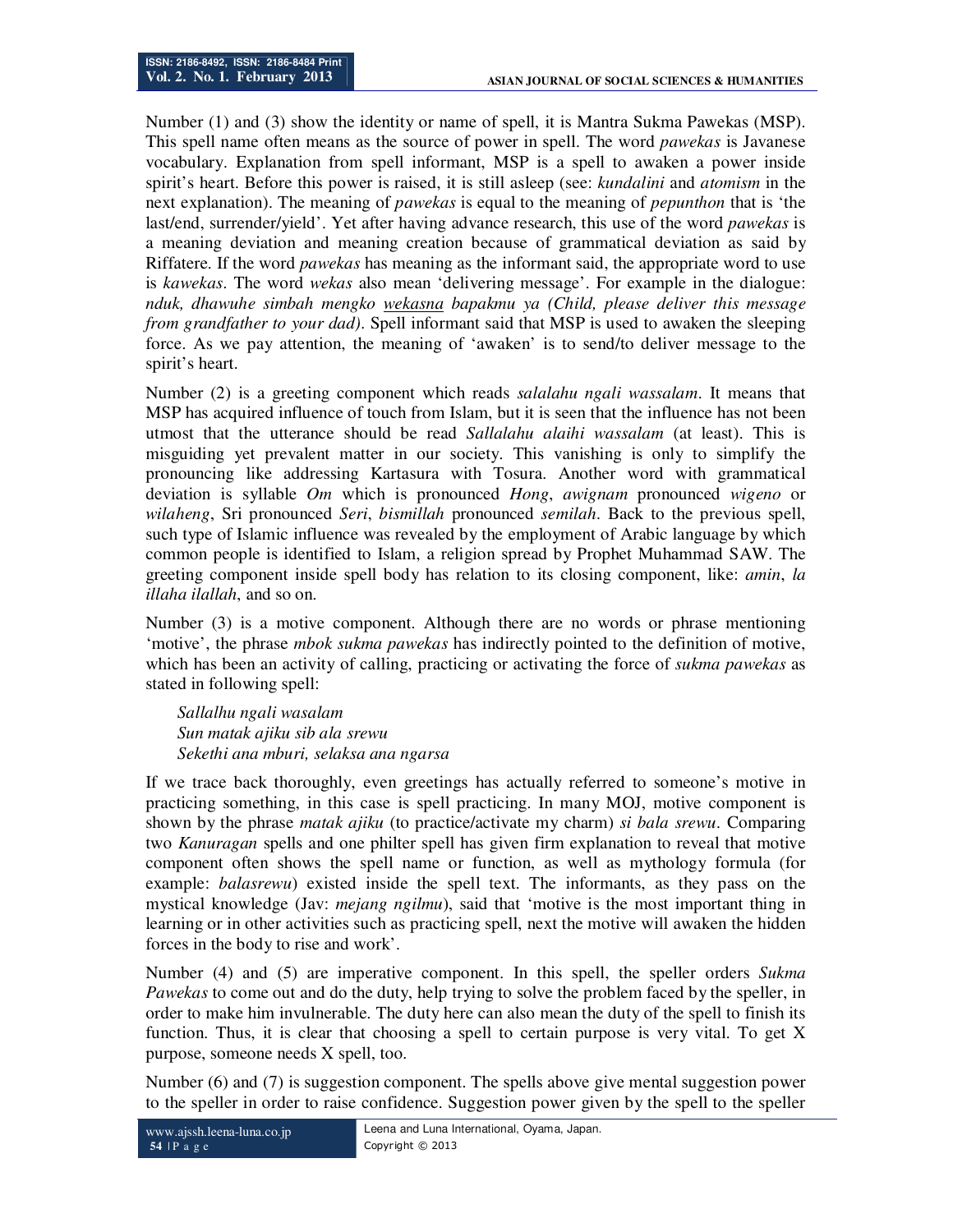is that as if the speller was invulnerable to weapons and always spared from attack of hot tin or fire gun.

Number (8) is hope component. Speller hopes that what he creates on his mind, or what is said on chain of words in singing spell can come into reality and embodied in material world. In this component, the speller fixes his assurance and honor toward the spell.

Number (9) is closing component plus suggestive component and visualization symbol reinforcement. What has been created in speller's mind will really come to reality because it has received permissions from *teacher*, *spirit*, and *true feeling*. According to the informants, three of them are name symbol for *Gusti Allah* or God of which name has their own territorial autonomy. As we see comprehensively, this concept is similar to Christianity concept spread by St. Paul. It is the Holy Trinity concept that states Allah as Father, Allah as Son (Jesus Christ) and Allah as Holy Spirit.

The meaning in the spell text is attained by contextual understanding. For example, Javanese sentence *ana kidung rumeksa ing wengi*. Heuristically (sense layer), the sentence is read 'there is a song that guards the night'. However, retroactively (meaning layer), we can get this meaning, 'this is the—(salvation)—song—(that save us from threat or the evil (witchcraft, voodoo, hex, black magic))'. The word 'night' (*Jav*: wengi) does not only point to a certain period—night, after day—but it points more to connotation toward 'dark world' activity. Spell is unanimity of meaning using language as media. Below are MOJ text's ideal structure patterns: (1) Beginning '*purwa*': Head, (2) Middle '*madya*': Body and (3) Ending '*wasana*': Foot.

#### **MOJ Laku Meaning (Ritual Discipline)**

This research does not only give out the development explanation of interpretative mental culture, but more to the meaning existed in MOJ. It is fully realized that when society follows the pattern exceptionally made for some group's interest, so the matters which are merely fiction on the beginning will be an ideology. Such thing is a consequence toward the development of human's thinking either particularly/individually or collectively in three steps, they are: 1) mystical step, 2) ontology step, and 3) functional step (see Peursen, 1988: 18-21). *Laku* is one of the most important elements in learning MOJ to attain spiritual and supernatural forces.

Special note in this explanation is that all the *laku* starts in the evening approaching sunset after the body consecration phase. The purpose of *laku* process is to create humbleness, patience, firmness, receptive, sincerity and remorse for the committed sins. Mind and spiritual attitude is suggested to be serene, clear, wary and mindful to the Almighty Creator *'heneng, hening, awas, eling'* (silence, quiet, aware, mindful) as the soul consecration. As *laku* process is carried out, it is then redeemed by *bancakan*/expressing of gratitude to God with savory rice, chicken along with intended spelling *atur dhahar Gusti Rosul* for welfare to be knocked on wood.

In addition to *laku* explained above, there are many kinds of *laku* conducted by witchcraft embracer, such as *manekung*/*samadi* (meditation)*, wiridan* (repetitive prayer to God), *mlaku nekuk sikil pisan* (walking in the determined long distance, and allowed to pause once in sit position), *turu pisan* (sleeping not more than 2 hours within 24 hours), to sleep under the water of *talang/grojogan/pancuran* (round tile/waterfall/natural shower), *sesirih* (restraining desires)*, nepi* (desolating)*, bertapa* (variation Javanese word of meditation), *kaul* (pledge)*,*  charitable and interrelated substances aroused from the soul conviction of the spell practitioner. Yet, the common applied spell is as mentioned above.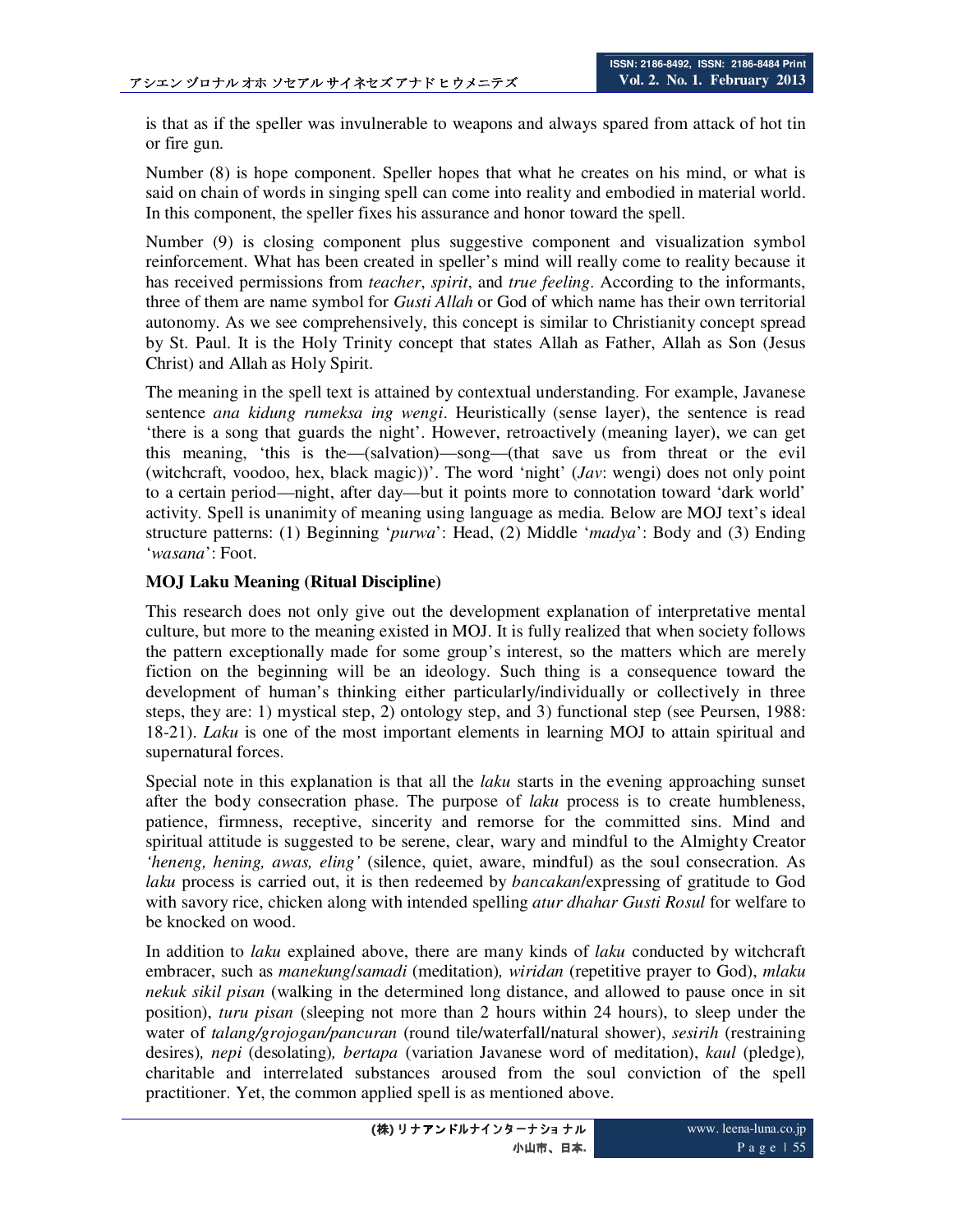The subsequently nature of *laku* is to improve one's stability to apply the spells and practice concentration or thinking focuses of what he/she aspires and wants. Clearly, it is to put the aspiration or hope above all needs. The purpose of *laku* is to feed spiritual needs by body drill. Considering that spell works spiritually, hence the spiritual condition has to be satisfied.

The ritual of *kungkum* can be interpreted as an effort to pursue one thing diligently with strong will of '*golong gilig'*. *Pati Geni* implies as an effort to conquer anger (evil) dwelling in the heart. *Mutih* fasting is to consecrate mind and soul against the influence of worldly desires. *Tapa pendhem* aims to warn human beings toward fatality in order to repent and improve their morals. The purpose of the other rituals is to turn one's feeling and intuitive condition to be better. For example, by *laku ngedan,* the doer can feel how to be disgraced by others. The purpose of *tapa ngidang* is for the practitioner to experience a life being a deer. The feeling resulted from the ritual is expected to awaken respect toward nature. Capra (2003) calls it by the term 'organistical ecology'.

In every particular ritual in spells activity, there is *sajen* which is prepared before and after the ritual. In Java and Bali, each place which is considered as an eerie place, *sesajen* is offered in particular days or in special occasion. Yet, it may even exist that the *sajen* is offered out of particular occasions and days. *Sajen* derived from word '*aji'* which means: king, worthy, respectful. *Sajen* is a set of symbols representing goodwill and mental or spiritual condition. *Sajen* of roses symbolizes an aromatic goodwill. *Sajen* of *telon* flowers (three kinds of flowers), *kembang piton* (seven kinds of flowers) and *kembang setaman*, which consist of many kinds of flowers, symbolize plurality and pluralism or united diversity.

Three kinds of flowers symbolize actions of beginning, conducting and finishing (*Jv: purwa, madya, wasana*). Seven kinds of flowers is a manifestation of appeal for *pituduh, pitutur* and *pitulung* (guidance, wisdom and help). Magnolia in the *sesaji ilmu pengasih* is as a symbol of appeal for an ease in achieving the goals. Banknote of one hundred rupiahs (*satus*) is a symbol of the seriousness as Javanese people call the effort until their sweat drops (*ditus*). Young coconut water '*degan'* symbolizes the holy water which is interpreted to remain untouched by either human being or animal. In terms of semiotic, *sajen* is not simply a manifestation of deviation, but it would rather to say something without words. The meaning represented in *sajen* is equal to the meaning of mantra and prayer.

The *laku* above is essentially a way to search *ngilmu.* Based on Javanese thought, *ngilmu* has different meaning from it has in scientific knowledge. *Ngilmu* refers to *gnosis*; forms of mystical, religious and intuitive experiences. This spiritual journey is called *olah rasa* (the manner of sense) that is the manner to turn the sensitiveness to a full and total comprehension toward what is called as *rahsa* which is deeper and more supernatural than *rasa* (sense). *Rahsa* is where the supernatural enthrones. Metaphor for *rahsa* is blood connoted as the essence of 'life' (JV: *Sejatining urip*). Stange (2000: 5) tries to describe the sense as an introduction ability to comprehend intuitive aspects toward reality. According to Javanese concept, experience and intuitive knowledge is able to reach '*wahyu'* (divine revelation).

## **CONCLUSION**

The conclusion drawn from the explanation above is that Javanese poems having spell genre (MOJ) have particular characteristics, i.e: 1) ideal, unstable and arbitrary structure, 2) the spell verses can be strung in *macapat* songs, 3) having a sense of autonomic or free verse, 4) Javanese combined with Sanskrit and Arabian, 5) in a certain spell is psychologically egoistic, emotional, coercive and affirmative, 6) in some verses, there are words which are meaningless, 7) the spell's dictions are direct, 8) the verses contain statement and information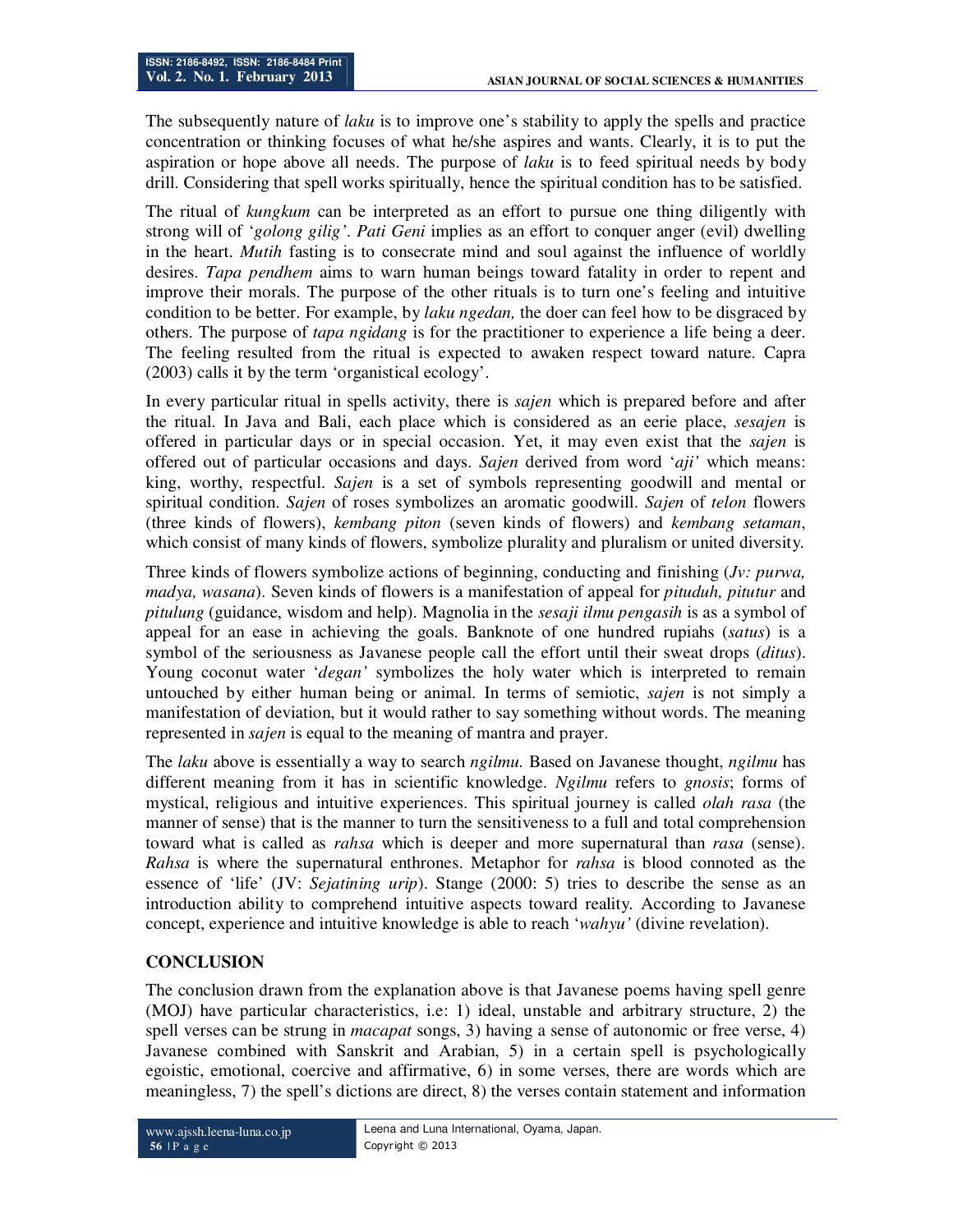of the ruler of magic, supernatural or mythic, and 9) in some MOJ for *kanuragan* and clairvoyance are cloning which is make one's own as iconic character in the spell text.

Spell is an idea of spiritual and mental which remains exists nowadays. There is a correlation of 'interplay' between spell and literature. Literature makes use of spell as the object, while spell applies literature as the medium. MOJ is expressive poems, prose and *macapat* songs. MOJ text's content is nostalgic which repetitively conveys and reminds of mythological characters. Contextually, it encloses the unlimited understanding of life learning. The activity (*laku*) of MOJ is an individual's action symbolism, namely prayer, which means that spell is comparable to prayer in a universal understanding. In this research, MOJ has 28 functions in accordance to each classification. The rule of learning spell is *memayu hayuning bawana agung,* which denotes 'to participate in reassuring the life of the world'.